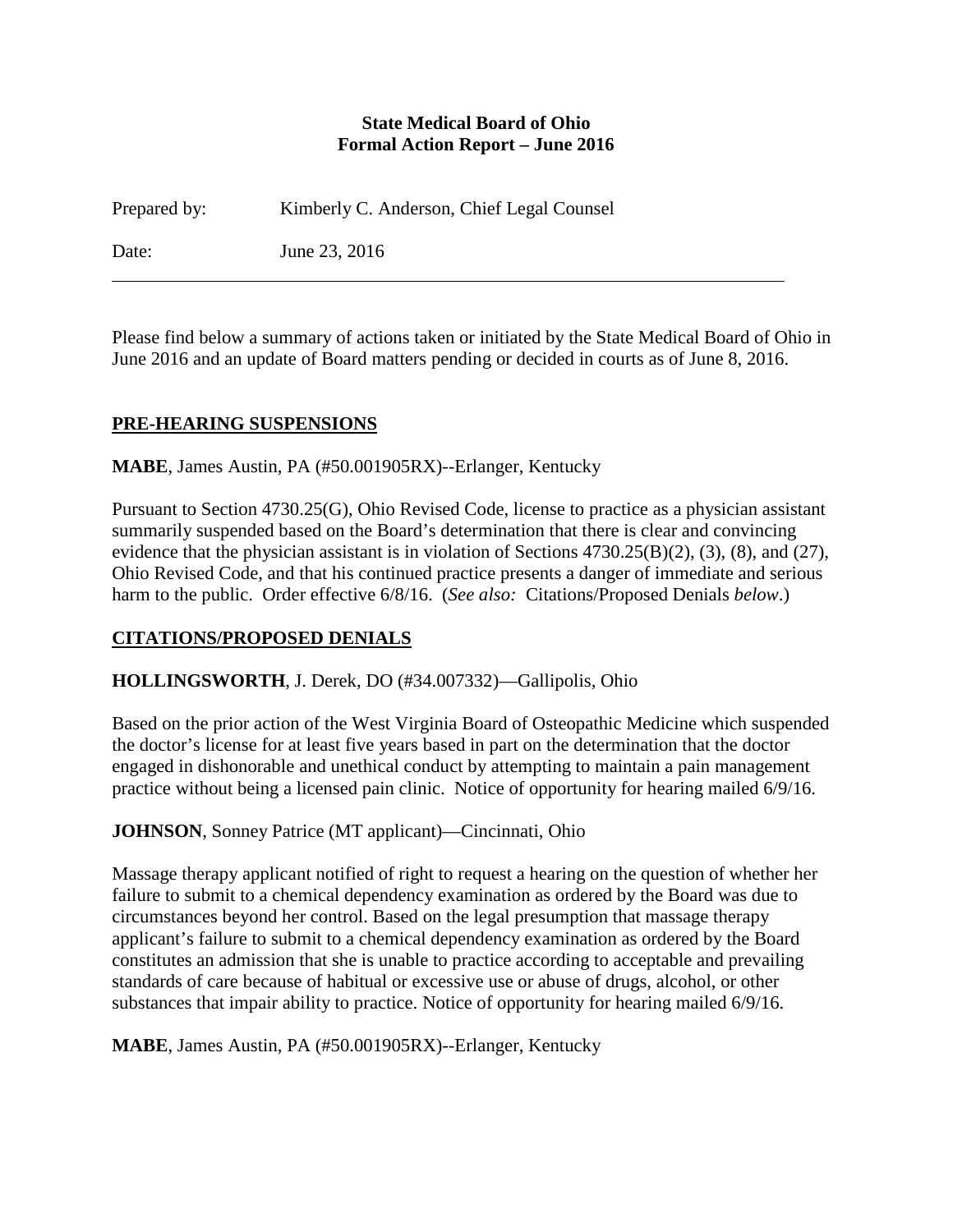Based on allegations that the physician assistant's certification with the National Commission on Certification of Physician Assistants expired, that the physician assistant failed to comply with the Board's laws and rules with respect to renewing a certificate of registration, and that the physician assistant made a false, fraudulent, deceptive or misleading statement in securing or attempting to secure a license to practice as a physician assistant. Notice of opportunity for hearing mailed 6/9/16.

**MIMA**, James Patrick, PA (#50.001830RX)—Deerfield, Ohio

Based on allegations that the physician assistant violated the conditions of limitation placed by the Board upon his certificate to practice by failing to timely call in or submit a specimen for drug and alcohol screening as required by the January 2016 Step I Consent Agreement. Notice of opportunity for hearing mailed 6/9/16.

**SIMPSON**, Barbara Sue Vanwye, MT (#33.011261)—Cincinnati, Ohio

Based on allegations that massage therapist engaged in sexual misconduct with one specified patient. Notice of opportunity for hearing mailed 6/9/16.

**WASHINGTON**, William Lloyd, MD (#35.060842)—Gahanna, Ohio

Based on allegations that with respect to ten specified patients, doctor failed to maintain minimal standards applicable to the selection or administration of drugs, or failed to employ acceptable scientific methods in the selection of drugs or other modalities for treatment of disease and based on allegations that the doctor's acts, conduct or omissions departed from or failed to conform to minimal standards of care of similar practitioners under the same or similar circumstances. Notice of opportunity for hearing mailed 6/9/16.

### **FINAL ORDERS**

**HAGEDORN**, Megan Marie (MT applicant)—Bellbrook, Ohio

Application for certificate to practice massage therapy denied. Based upon the finding that the massage therapy applicant is not able to practice according to acceptable and prevailing standards of care by reason of mental illness or physical illness. Order effective June 9, 2016. (Journal Entry-No Hearing Requested).

**NICHOLS,** Lydia Caroline (MD applicant)--Spartanburg, South Carolina

Application for certificate to practice medicine and surgery denied. Based on the doctor's failure to cooperate in an investigation conducted by the Board. Order effective June 9, 2016. (Journal Entry-No Hearing Requested).

**O'KEEFE**, Meghan Joy, MT (#33.015862)--Jackson, California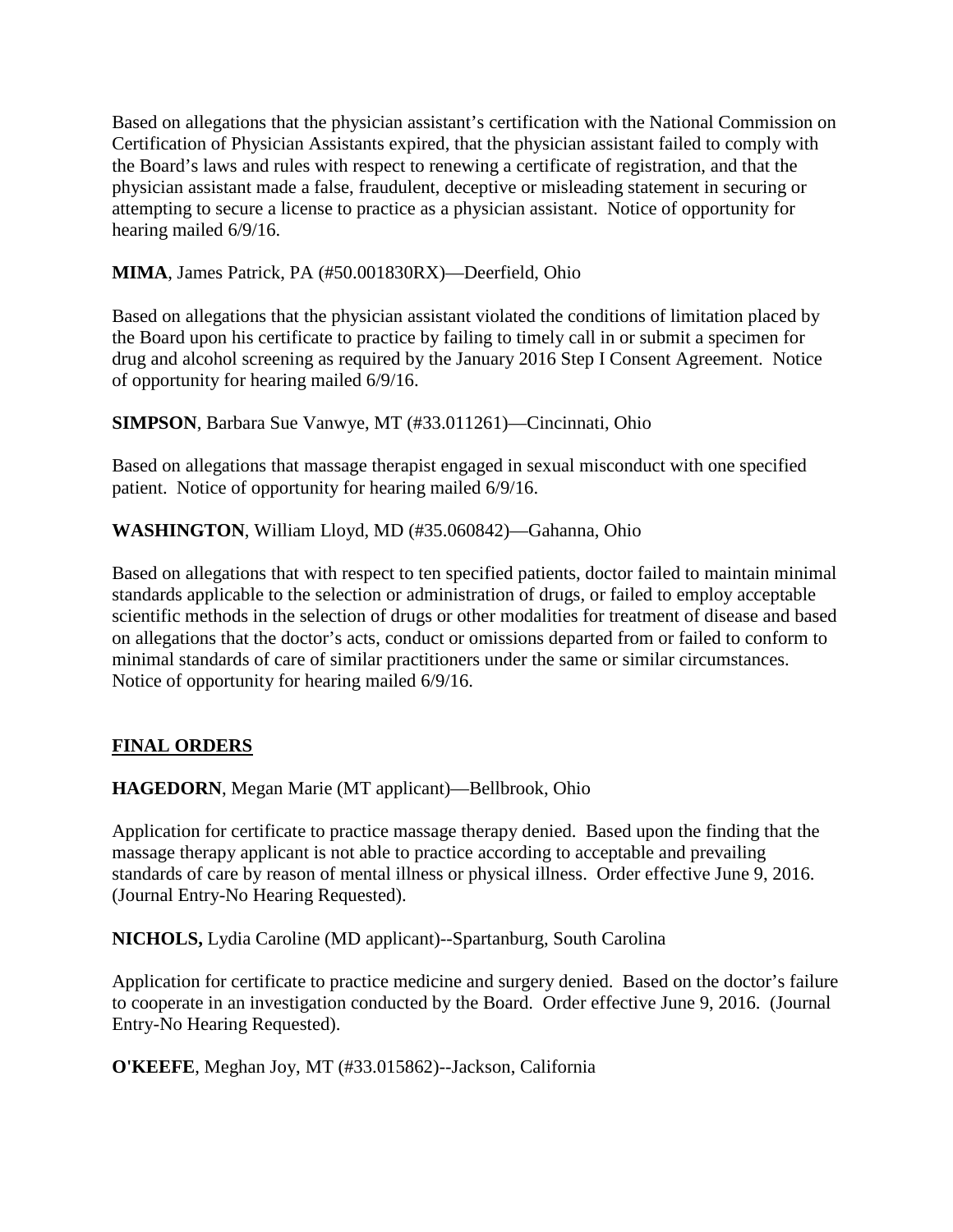Certificate to practice massage therapy permanently revoked. Based on massage therapist's conviction in the Franklin County Court of Common Pleas of Falsification in a Theft Offense, a fifth degree felony. Order effective June 9, 2016. (Journal Entry-No Hearing Requested).

**RIZVI**, Hil, MD (#35.079117)--Penacook, New Hampshire

Certificate to practice medicine and surgery permanently revoked. Based on the November 2014 Maine Board Order denying the doctor's application for licensure to practice medicine and based on the finding that the doctor made a false, fraudulent, deceptive or misleading statement in securing or attempting to secure any certificate to practice or certificate of registration issued by the Board. Order effective June 9, 2016. (Journal Entry-No Hearing Requested).

# **VOLUNTARY SURRENDERS/RETIREMENTS/WITHDRAWALS**

**GHABAG,** Faraj Alhadi (MD applicant)—Oregon, Ohio

Permanent withdrawal of application to practice medicine and surgery authorized by doctor in lieu of formal disciplinary proceedings pursuant to Section 4731.22(B)(11), Ohio Revised Code. Effective 6/8/16.

**KLEEREKOPER**, Michael, MD (#35.098828)—Bloomfield Hills, Michigan

Voluntary permanent retirement of certificate to practice medicine and surgery authorized by doctor in lieu of further investigation regarding possible violations of Section 4731.22(B)(19), Ohio Revised Code. Effective 6/8/16.

# **CONSENT AGREEMENTS**

**CHAPEK**, Jodi Harwood, PA (#50.001032)-- North Olmstead, Ohio

Certificate to practice as a physician assistant suspended subject to interim monitoring conditions and conditions for reinstatement, including requirement that the physician assistant enter into a subsequent consent agreement incorporating probationary terms, conditions and limitations as determined by the Board. Based on physician assistant's failure to hold a current certification with the National Commission on Certification of Physician Assistants. Agreement effective 6/8/16.

**LAZZERINI,** Frank Domenico, M.D. (#35.092741)—Lisbon, Ohio

Certificate to practice medicine and surgery suspended for an indefinite period of time and subject to interim monitoring conditions and conditions for reinstatement. Based on the doctor's failure to cooperate in an investigation conducted by the Board. Agreement effective 6/22/16.

**LETIZIO,** Anthony Michael, II, D.O. (#34.011032)—Erie, Pennsylvania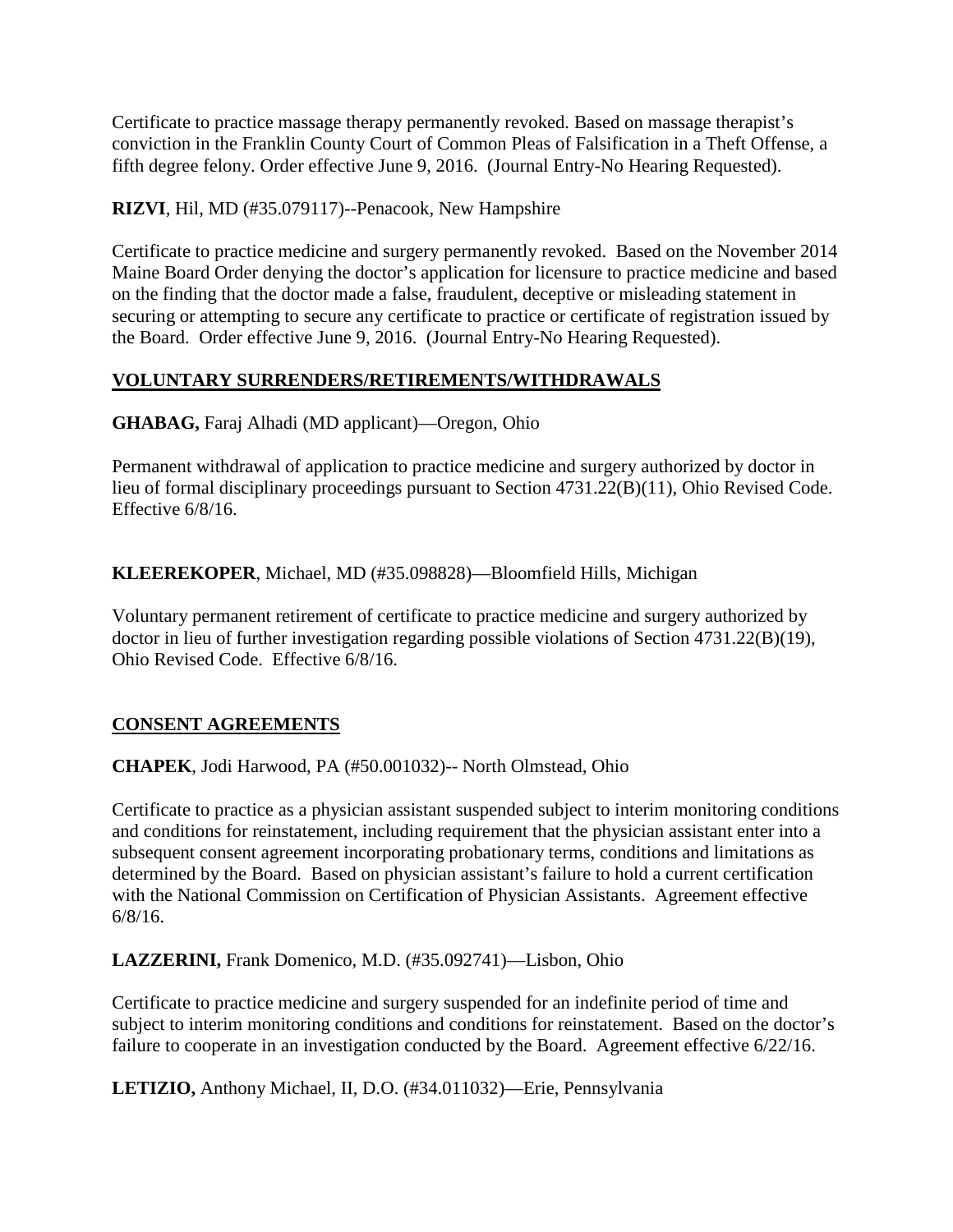Certificate to practice osteopathic medicine and surgery suspended for an indefinite period of time and subject to interim monitoring conditions and conditions for reinstatement. Based on the prior action by the State Board Osteopathic Board for the Commonwealth of Pennsylvania and the doctor's failure to cooperate in an investigation conducted by the Board. Agreement effective 6/22/16.

**LUTZ**, James Thomas, MD (#35.057139)—Cincinnati, Ohio

Certificate to practice medicine and surgery reinstated subject to probationary terms, conditions and limitations for at least three years. Based on doctor having completed all requirements for reinstatement of license pursuant to the terms of a December 2015 consent agreement. Agreement effective 6/8/16. Reinstatement effective 7/8/16.

**PARKER**, Gregory Allan, MD (#35.058477)—Hamilton, Ohio

Certificate to practice medicine and surgery suspended for at least 90 days, subject to interim monitoring conditions and conditions for reinstatement including requirement that doctor enter into a subsequent consent agreement incorporating probationary terms, conditions and limitations as determined by the Board. Based on doctor's admission that he is impaired in his ability to practice according to acceptable and prevailing standards of care because of habitual or excessive use or abuse of drugs, alcohol, or other substances that impair ability to practice. Agreement effective 6/8/16.

**PEREZ**, Cara Elizabeth, MD (#35.081196)—Dayton, Ohio

Certificate to practice medicine and surgery reprimanded and subject to terms, conditions and limitations for at least one year. Based on the doctor's admission that from November 2009 through December 2012, she supervised two physician assistants without a supervision agreement approved by the Board. Agreement effective 6/8/16.

# **PROBATIONARY REQUESTS AND MODIFICATIONS**

**AMBROSE,** Martin Palmer, MD (#35.060025)—Dayton, Ohio

Doctor's request to reduce personal appearances to every six months granted by vote of the Board on 6/8/16.

**BABAR,** Nabila Saeed, MD (#35.067632)—Mason, Ohio

Doctor's request for approval of controlled substance prescribing course, medical record keeping course and professional ethics course granted by vote of the Board on 6/8/16.

**BONNER,** Courtney Deselm, DO (#34.006885)—Cambridge, Ohio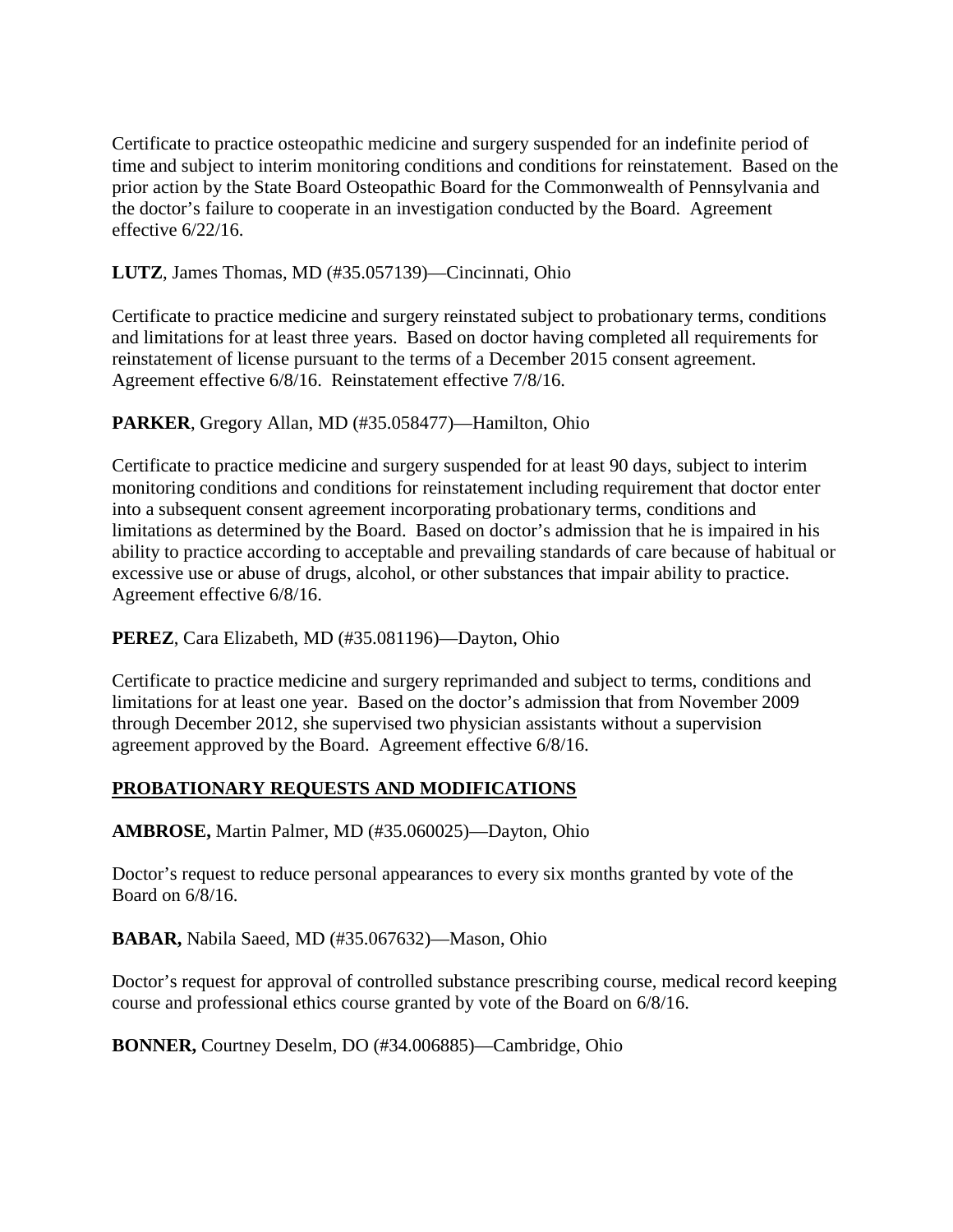Doctor's request to reduce personal appearances to every six months and to reduce required attendance at drug and alcohol rehabilitation meetings to two per week with a minimum of ten per month granted by vote of the Board on 6/8/16.

**BURLAS**, Regis Paul, DO (#34.002863)--Newport, Rhode Island

Doctor's request for approval of physicians to conduct return to work assessments granted by vote of the Board on 6/8/16.

**ENGLISH**, James Carey, MD (#35.048622)—Westerville, Ohio

Doctor's request for approval of monitoring physician and alternate monitoring physician granted by vote of the Board on 6/8/16. Frequency and number of charts to be reviewed established.

**EWALD**, Jesse Michael, MD (#35.124055)—Westerville, Ohio

Doctor's request for approval of monitoring physician granted by vote of the Board on 6/8/16. Frequency and number of charts to be reviewed determined.

**JOHNSON,** Peter Carl, MD (#35.0066160)—Graytown, Ohio

Doctor's request for approval of polygraph technician granted by vote of the Board on 6/8/16.

**KERNS**, John Raymond, DO (#34.004653)—Newark, Ohio

Doctor's request to reduce required drug and alcohol rehabilitation meetings from three per week to two per week with a minimum of ten per month granted by vote of the Board on 6/8/16.

**LOPREATO**, Paul Dominic, PA (#50.001095)--Florence, Kentucky

Physician assistant's request for approval of monitoring by FL PRN while physician assistant resides in Florida and request for approval to make personal appearances via electronic means granted by vote of the Board on 6/8/16.

**MAIER**, Adam Christopher, DO (#34.011814)—Columbus, Ohio

Doctor's request to reduce personal appearances to every six months and to discontinue the film review requirement granted by vote of the Board on 6/8/16.

**NEMETH**, Kimberly Marie, DO (#34.009391)—Streetsboro, Ohio

Doctor's request for approval of monitoring physician granted by vote of the Board on 6/8/16.

**O'CONNELL**, David, MD (#35.082498)—Cincinnati, Ohio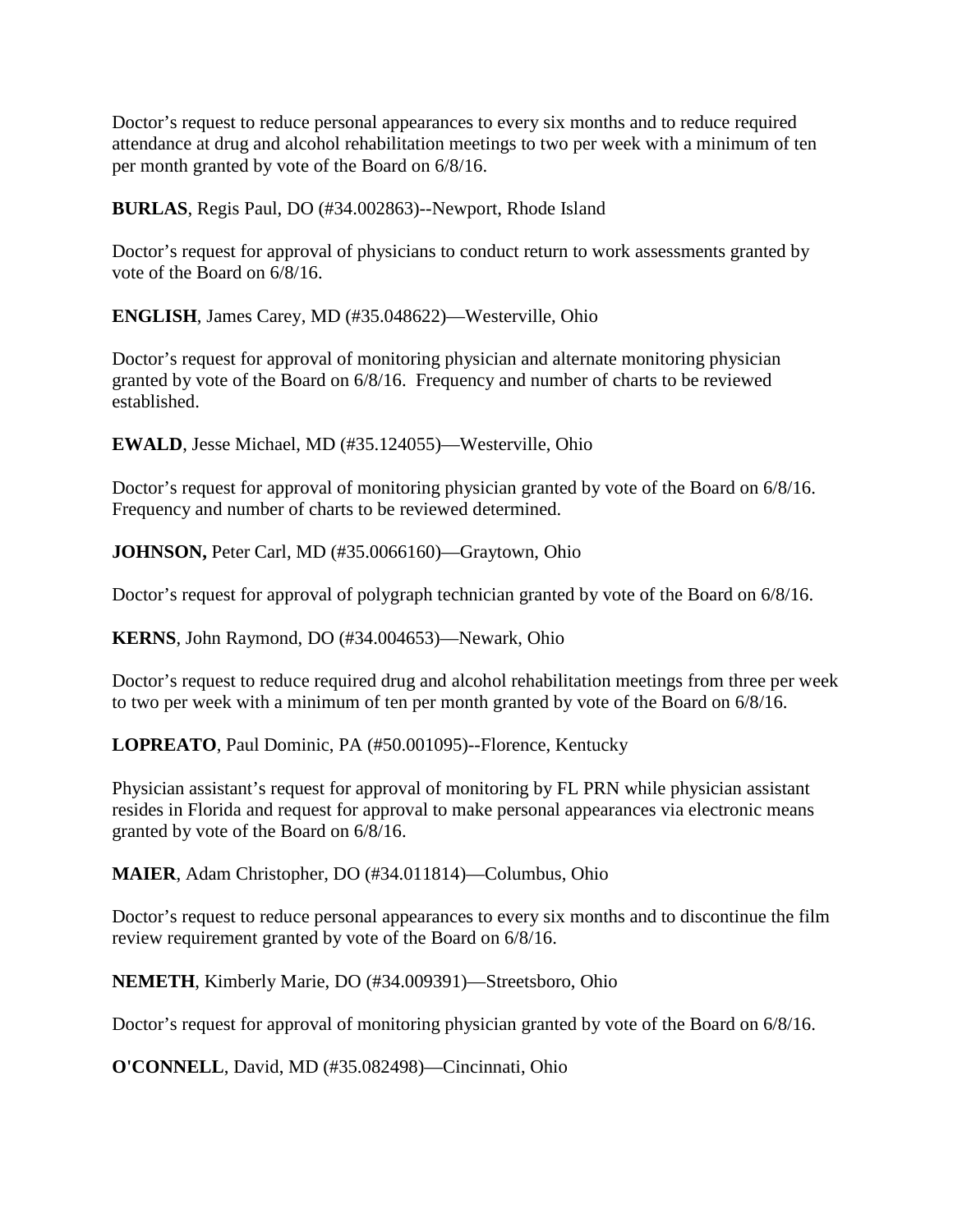Doctor's request to reduce personal appearances to every six months granted by vote of the Board on 6/8/16.

**RUFFA,** Anthony Mark, DO (#34.010895)--Erie, Pennsylvania

Doctor's request to reduce psychiatric treatment sessions to every six months, doctor's request for approval of monitoring physician and doctor's request to make personal appearances via an internet meeting source granted by vote of the Board on 6/8/16.

**VARGO**, Bradley Joseph, DO (#34.004864)—Kirtland, Ohio

Doctor's request to reduce frequency of drug and alcohol testing requirements to two per month, to reduce personal appearances to every six months, and to reduce drug and alcohol rehabilitation meeting requirements to two per week with a minimum of ten per month granted by vote of the Board on 6/8/16.

**ZEWAIL**, Aly Mohamed Aly, MD (#35.088417)—Norton, Ohio

Doctor's request for approval of personal and professional ethics course and controlled substance prescribing course granted by vote of the Board on 6/8/16.

### **PROBATION TERMINATED**

**DESPOT,** Janet Elizabeth, MD (#35.055128)--Gig Harbor, Washington

Doctor's request for release from the terms of the May 11, 2011 Board Order granted by vote of the Board on 6/8/16. Effective immediately.

**HAAS**, Marjorie Marie, MD (#35.062341)—Lebanon, Ohio

Doctor's request for release from the terms of the December 8, 2010 Step II Consent Agreement granted by vote of the Board on 6/8/16. Effective 6/29/16.

**HANSEN**, Ewa Marie, MD (#35.045807)—Toledo, Ohio

Doctor's request for release from the terms of the May 8, 2013 Consent Agreement granted by vote of the Board on 6/8/16. Effective immediately.

**KAY**, Bruce Saul, MD (#35.049187)—Columbus, Ohio

Doctor's request for release from the terms of the July 11, 2012 Board Order granted by vote of the Board on 6/8/16. Effective 6/12/16.

**KELLEMS,** Matthew David, MD (#35.091034)—Bainbridge, Ohio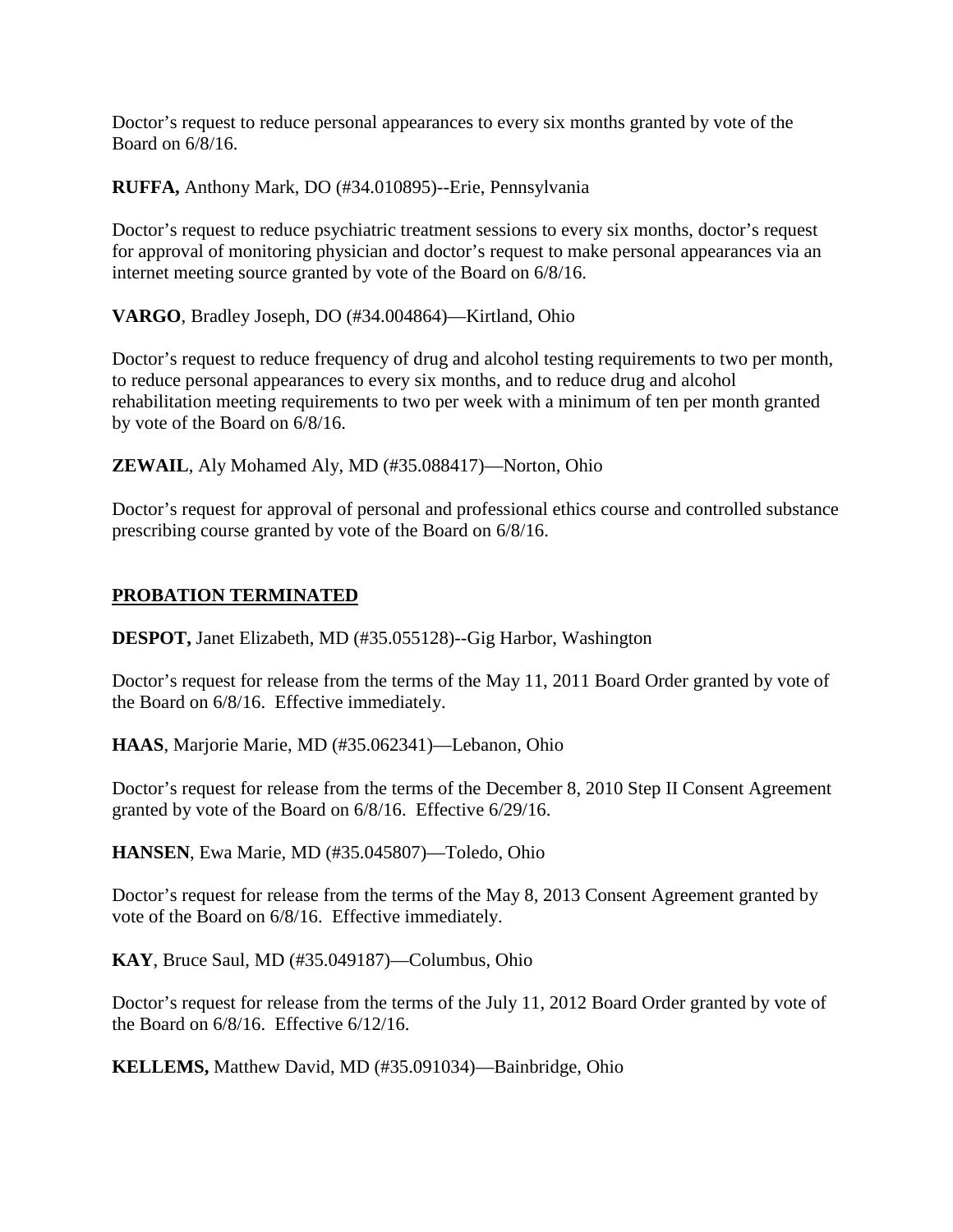Doctor's request for release from the terms of the October 13, 2010 Step II Consent Agreement granted by vote of the Board on 6/8/16. Effective 6/9/16.

**NALLURI**, Anil Choudary, MD (#35.040657)—Canfield, Ohio

Doctor's request for release from the terms of the November 13, 2013 Board Order granted by vote of the Board on 6/8/16. Effective 6/17/16.

**RYU**, Dan, MD (#35.067499)—Brookpark, Ohio

Doctor's request for release from the terms of the June 9, 2011 Step II Consent Agreement granted by vote of the Board on 6/8/16. Effective 6/9/16.

**SALAS**, Neil Alejandro, MD (#35.122102)—Troy, Ohio

Doctor's request for release from the terms of the June 9, 2011 Step II Consent Agreement granted by vote of the Board on 6/8/16. Effective 6/9/16.

**WEISBROT**, Albert Joseph, MD (#35.038648)—Cincinnati, Ohio

Doctor's request for release from the terms of the June 12, 2013 Consent Agreement granted by vote of the Board on 6/8/16. Effective 6/12/16.

#### **REINSTATEMENTS**

**HOSTETTLER**, Mark Eugene, MD (#35.052184)—Alliance, Ohio

Doctor's request for reinstatement of his license granted by the Board on 6/8/16 subject to the probationary terms, conditions and limitations of the October 14, 2015 Board Order for at least two years.

**STEINER**, Matthew Ray, MD (#35.073125)--Avon, Indiana

Doctor's request for the reinstatement of his license granted by vote of the Board on 6/8/16 subject to the probationary terms, conditions and limitations as outlined in the March 9, 2016 Board Order for at least two years.

#### **NON-DISCIPLINARY ACTIONS**

**CROFT**, Lisa Louise (DO applicant)--Westchester, Pennsylvania

License to practice osteopathic medicine and surgery granted and limited to the practice of nonclinical medicine until doctor provides documentation that she has successfully completed the Comprehensive Osteopathic Medical Variable-Purpose Examination (COMVEX). Order effective June 9, 2016. (Journal Entry-No Hearing Requested).